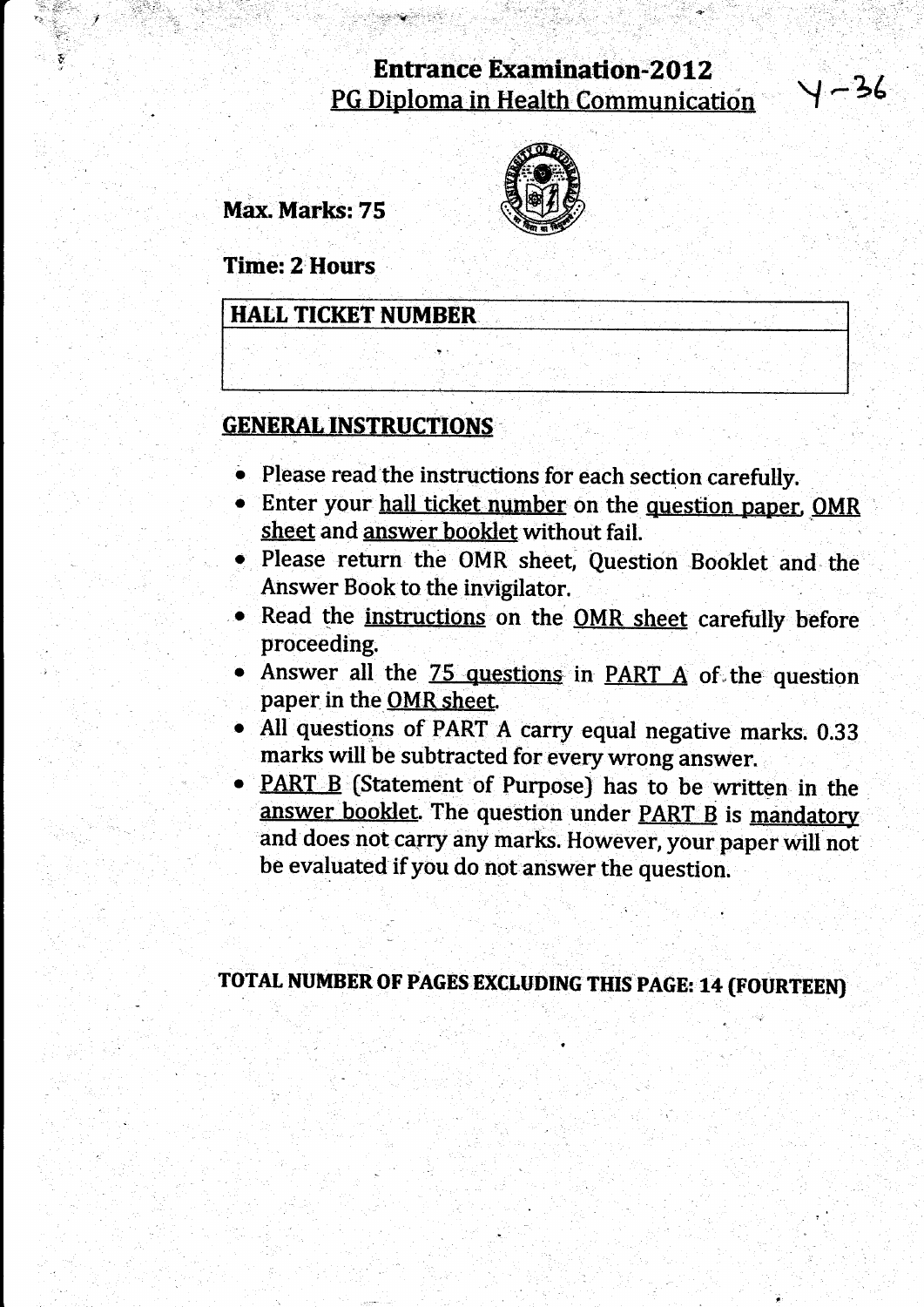# PART A

# SECTION 1: GENERAL AWARENESS AND MEDIA AWARENESS (20 x 1= marks)

- 1. Who was recipient of the 59<sup>th</sup> National Award in the Best Actress category?
	- (A) Priyanka Chopra
	- (B)Vidya Balan
	- (C) Rani Mukherjee
	- (D) Kangana Ranaut
- 2. Which sports personality recently went through treatment for a lifethreatening disease?
	- (A) Yuvraj Singh
	- (B) Baichung Bhutia
	- (C) Gagan Narang
	- (D) None of the above

# 3. The world's billionth baby was named

- (AJAfreen
- (B) Jamila
- (C) Falak
- (D) Nupur

# 4. What is the capital of Jharkand?

- [A) Ranchi
- [B) lamshedpur
- (CJ Raipur
- (D) Dhantevada

# 5. Who is the editor-in-chief of The Hindu?

- (A) N Ram
- (B) Siddharth Varadarajan
- (C) P Sainath
- (D) N Ravi

# 6. In which of the following cases was Guiarat Chief Minister Narendra Modi given a clean chit?

- (A) Best Bakery
- (Bl Babri Masjid
- (C) ode
- (D)Akshardham
- 7. What is the nationality of the foreigner who was taken hostage by Maoists in Odisha recently?
	- [A) French
	- (B) British
	- (C) Malaysian
	- (D) Italian



 $y - 36$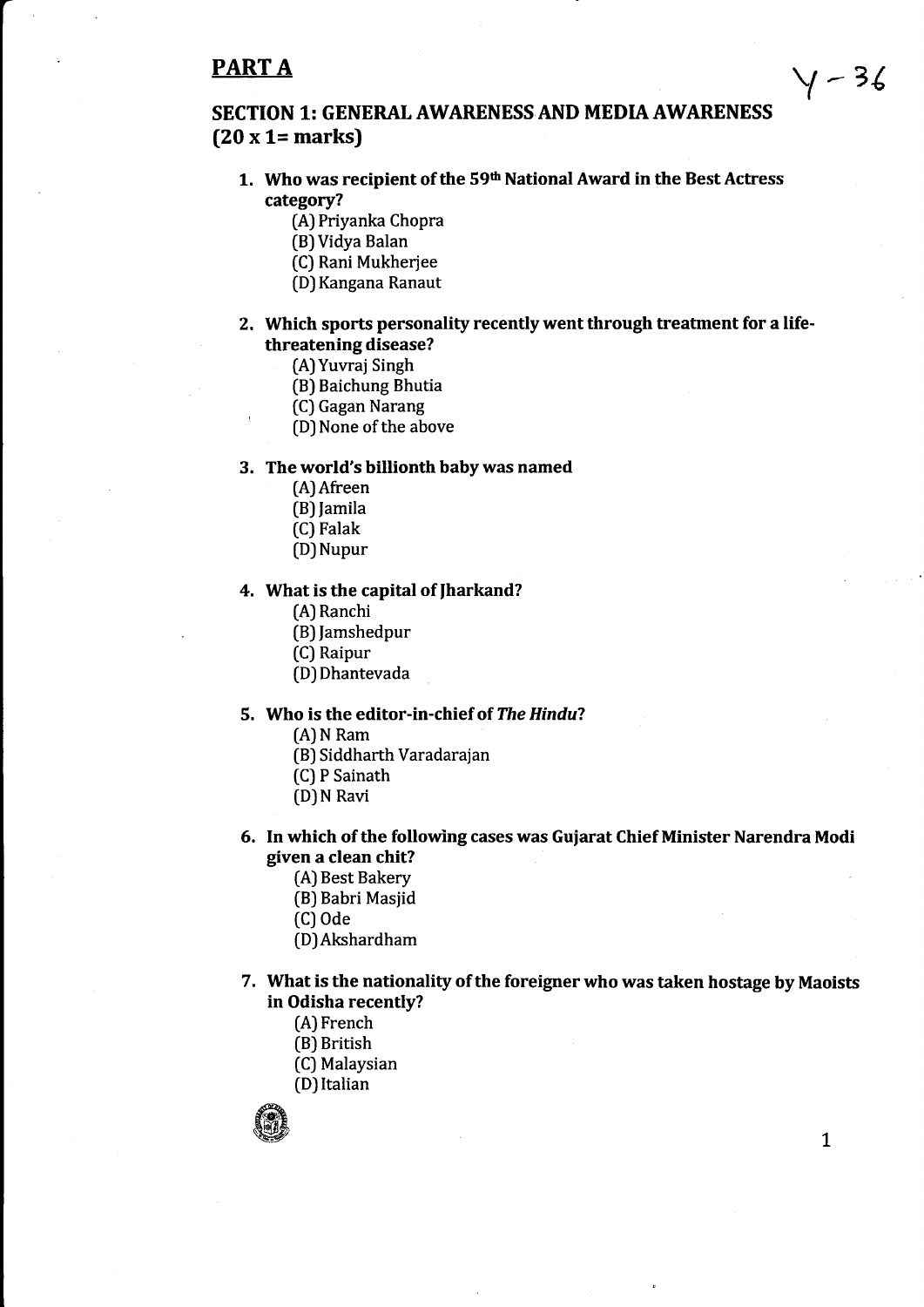- 8. Which of the following cities is the headquarters of the World Health Organization?
	- (AJThe Hague
	- (B) Geneva
	- (C) Paris
	- (D) New York
- 9. Who won the Pulitzer Prize for the book The Emperor of All Maladies?
	- (A) Julian Barnes
	- (B)Abraham Verghese
	- [C) Siddhartha Mukherjee
	- (DJfhumpa Lahiri

# 10.Who is known as the Nightingale of India?

- [A) Lata Mangeshkar
- [B) M S Subbalakshmi
- (C) Kishori Amonkar
- (D)Sarojini Naidu

# 11. Who was sworn in as the youngest Chief Minister of Uttar Pradesh?

- (A) Mukesh Yadav
- (B) Akhilesh Yadav
- (C) Mulayam Singh Yadav
- (D)Santosh Yadav

# 12.Who was the Railway Minister who presented the Railway Budget for the vear 2012-13?

- (A) Dinesh Trivedi
- (B) Mamata Banerjee
- (CJ Mukul Roy
- (D) Laloo Prasad Yadav

# 13. Which brand uses the tag line "I'm lovin' it"

- [A] KFC
- (B) Pizza Hut
- (C) MacDonald's
- [D) Burger King

# 14. Android is

- (A) a computer language
- (B) a mobile OS
- (C) virus
- (D)mobile app

# 15. Which IPL team is working with UNICEF to promote the cause of adolescent girls?

- (AJ Pune Warriors
- (BJ Chennai Superkings
- (C) Kolkata Knight Riders
- ID) Delhi Daredevils

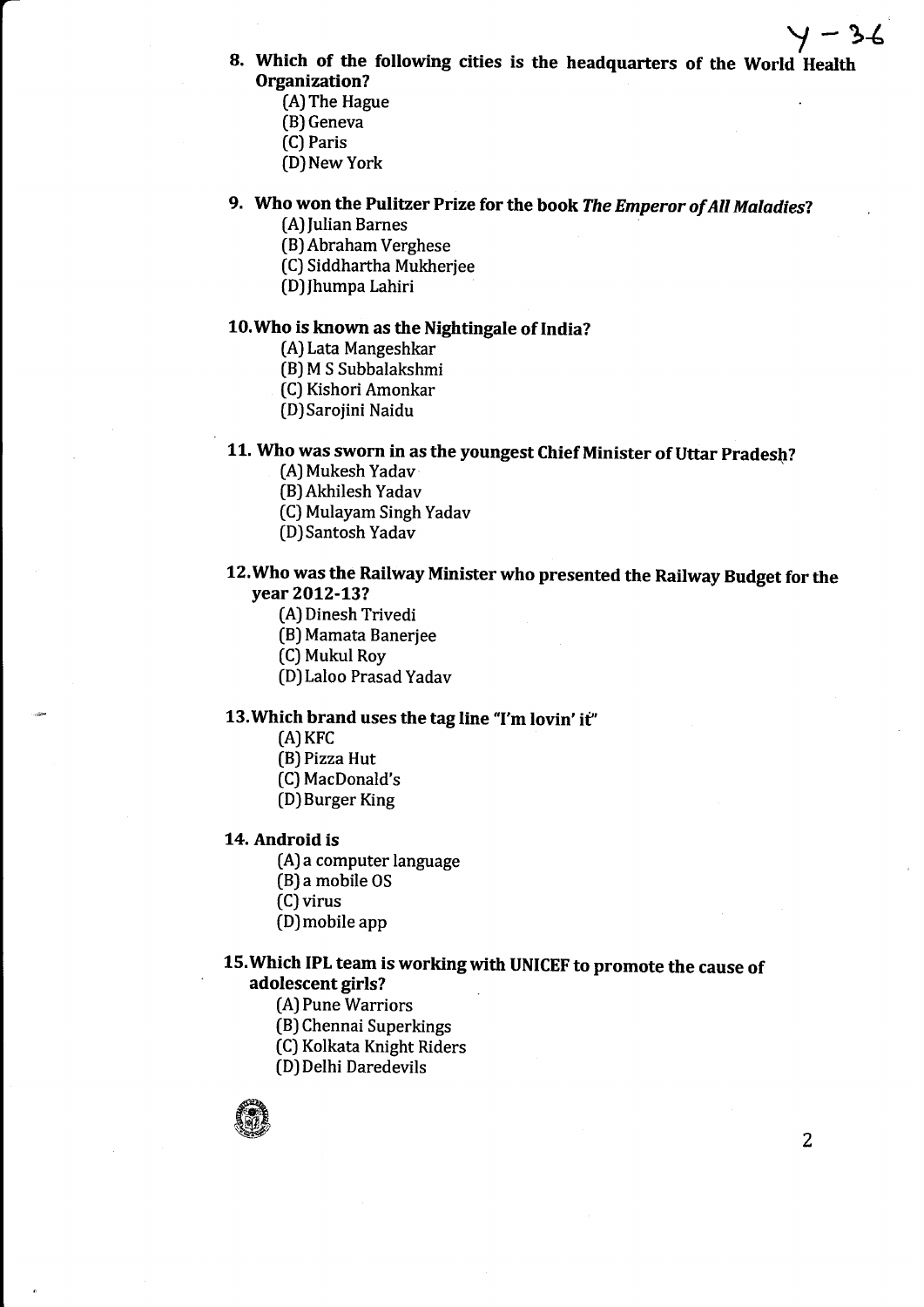# 16. The 2014 FIFA World Cup will be held in

- [A) Brazil
- (B) Argentina
- (C) Spain
- (D)Germany

# 17. The director of the new Rajnikanth film "Kochadaiyan" is

- (A) R Soundarya
- $(B)$ KS Ravi Kumar
- (C) Mani Ratnam
- (DJ Shanka

# 18.The Indian Ambassador to the United States is

- (A) Shashi Tharoor
- [B) Ronen Sen
- [C) Nirupama Rao
- (D) Ranjan Mathai

# 19. Who starred in the film "3" opposite Dhanush

- (A) Shriya Reddy
- (B) Shriya Saran
- [C) Kajal Aggarwal
- (D)Shruti Hasan

# 20.Who is the Chairman of the planning Commission?

- (A) Manmohan Singh
- (B) Montek Singh Ahluwalia
- [C) Sonia Gandhi
- [D)S Rangarajan



Y-?6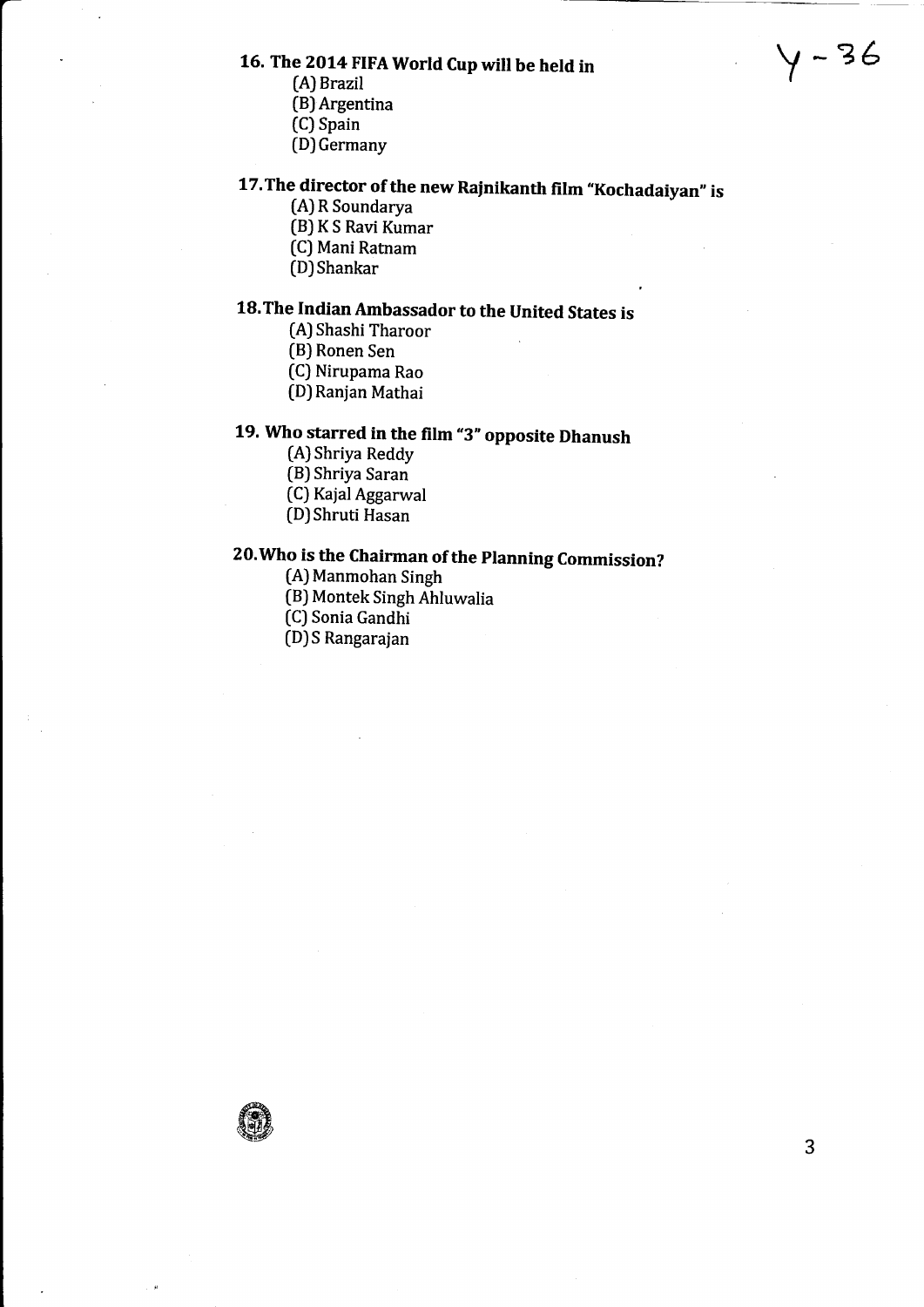# SECTION 2: HEALTH AWARENESS (25 x 1=25 marks)  $\forall$  -3 6

Select the most appropriate answer from the options given,

# Zl.Which of the followinggovernment initiatives relates to public health?

- (A) NRHM
- $(B)$  RTI
- (c) NREGA
- (D)INURM

# 22.The H1N1 virus is associated with

- (A)Avian flu
- (B) Swine flu
- [C) Hepatitis
- (D) Polio

# 23. In 2011, India was declared "free" of which disabling disease?

- (A) Small pox
- (B) Meningitis
- [C) Polio
- (D) Leprosy

# 24. Which of these is not a mental illness?

- (A) Depression
- (B) Bipolar mood disorder
- (C) Anorexia nervosa
- (D)Consumption

# 25.The'R' in MMR refers to

- (A) Rheumatoid arthritis
- [B) Rubella
- (C) Rabies
- ID) Rosacea

## 26.One way in which HIV is transmitted is

- (A) Contaminated water
- (BJ food
- (C) Sexual intercourse
- (D)Touch

# 27.Unani may be classified as a form of

- (A) fndigenous medicine
- (B) Folk medicine
- [C) Quackery
- (D) Homeopathy

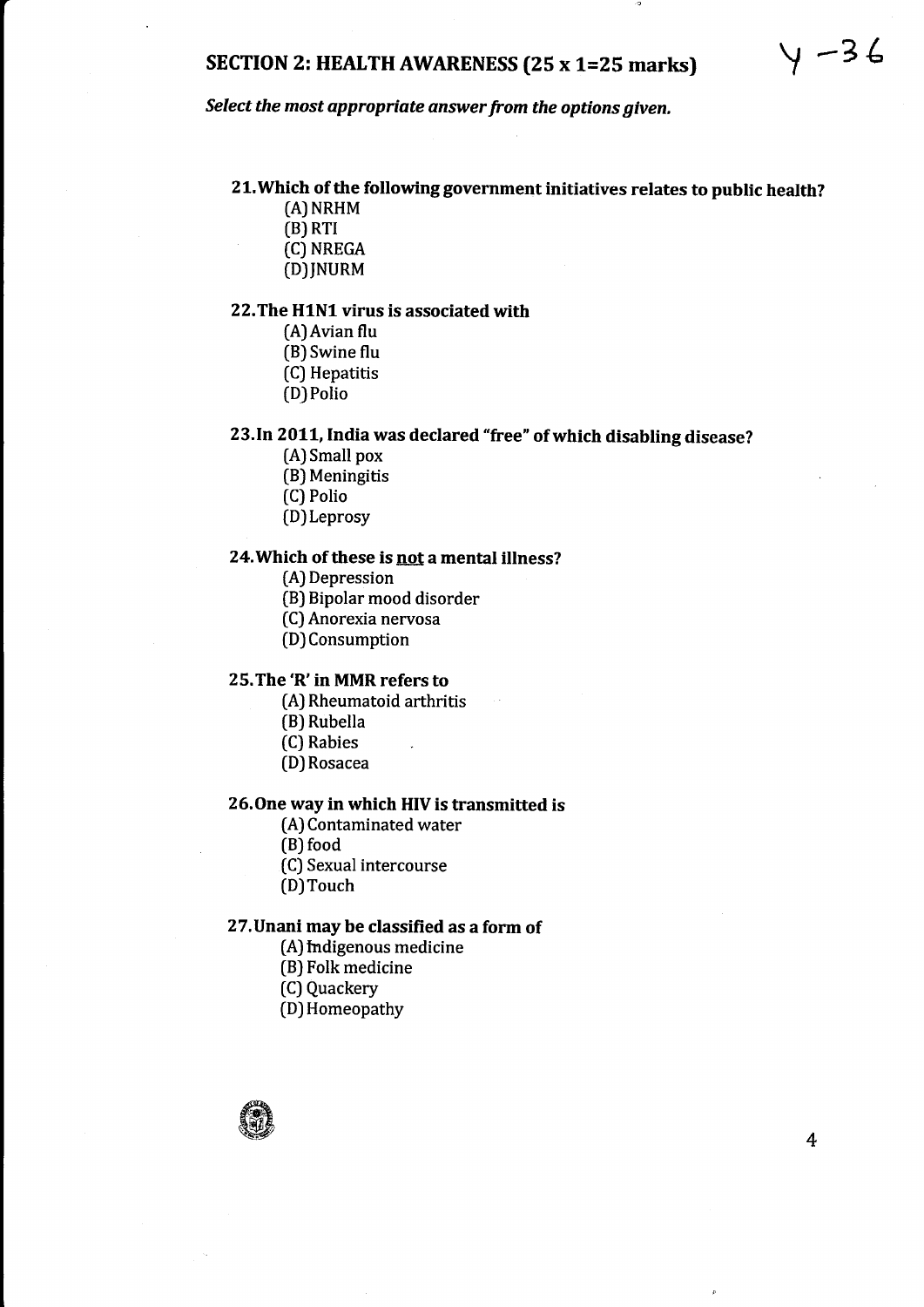$y - 36$ 

# 28.Sir Ronald Ross is credited with the discovery of

- (A) The polio vaccine
- (B) The malarial vector
- [C) The cause of tuberculosis
- (D) None of the above

# 29.1n India, Health is a subiect that is part of the

- (AJ Central list
- (B) Concurrent list
- (C) State list
- (D) Private domain

# <sup>3</sup>0. Lifestyle diseases include

- (A) Diabetes, hypertension, obesity
- [B) Alzheimer's, diabetes, jaundice
- (C) All of the above
- (D) None of the above

# 31.The Prime Minister recently referred to one of these issues as a "national shame"

- (A) Dowry deaths
- (B) Female foeticide
- (C) Hunger and malnutrition
- (D) Female infanticide

# 32.Child-sex ratio has shown a continuing and alarming decline in which of the following states

- [A) Mizoram
- (B) Haryana
- [C) Bihar
- (D)Tamil Nadu

# 33.The Union Minister for Health is

- [A)Ambika Soni
- (B) Kapil Sibal
- (C) Ghulam Nabi Azad
- [D) Sharad Pawar

# 34. Which of the following companies has recently been involved in a controversy over essential drug patents?

- (A) Pfizer (B) Merck
- (C) Novartis
- (D) Ciba
- 



5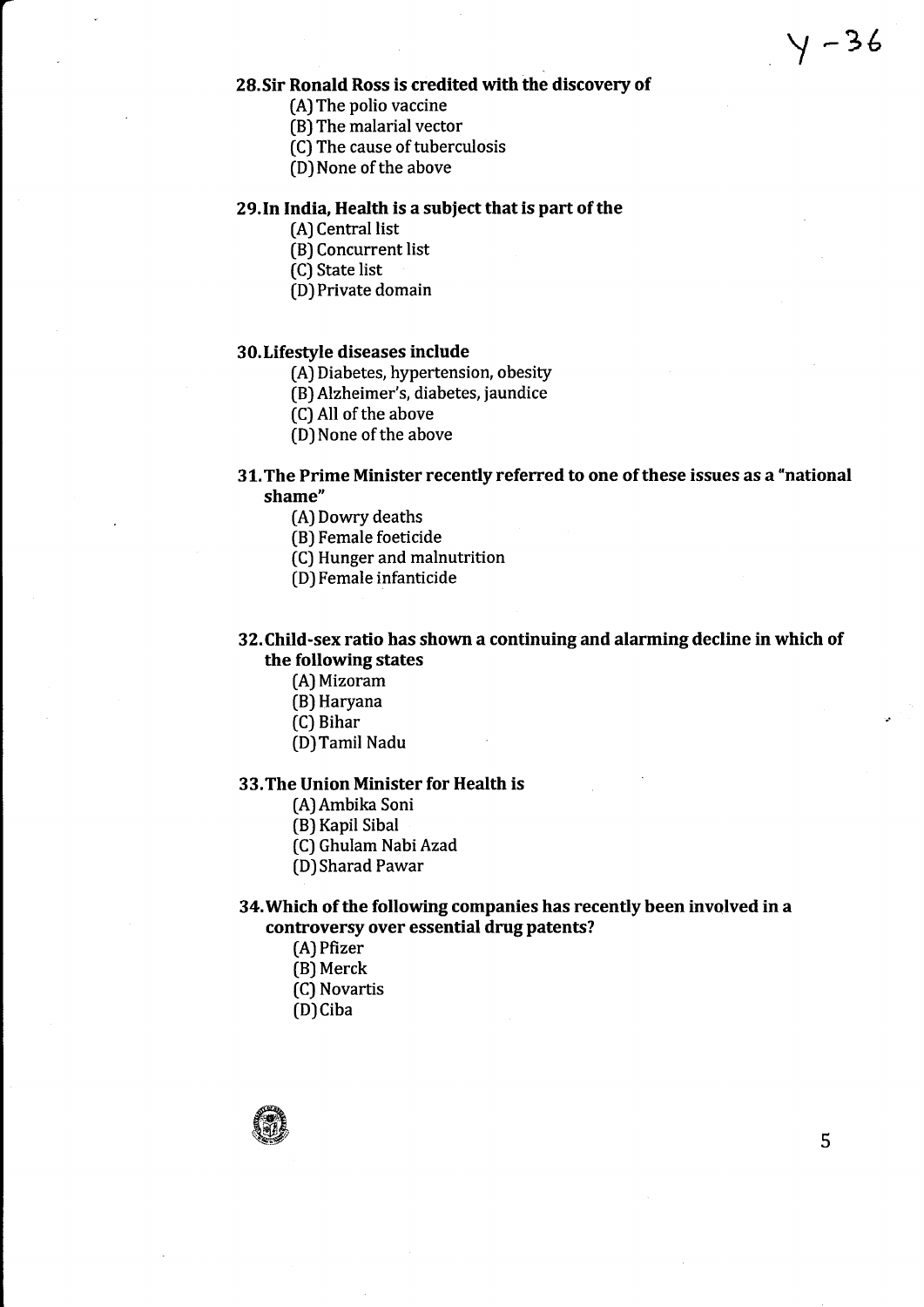# $y - 36$

#### 35. The World Health Organization has designated May 31 as

- (A)World No Tobacco Day
- (B)World Health Day
- [C) World Disability Day
- (D)World Immunization Day

## 36. In 1994, the city of Surat fell victim to this epidemic.

- (A)Typhoid
- (B) Malaria
- [C) Plague
- (D) Dengue

# 37. Vitamin 'A' deficiency is said to cause

- [A) vision loss
- [B) anaemia
- [C) muscular weakness
- (D) none of the above

# 38. Asperger's Syndrome is a type of

- $(A)$  skin disease
- IB) autism-spectrum disorder
- (C) mental retardation
- (D) mobility dysfunction

#### 39. Anthrax is a

- (A) pesticide
- (B) drug
- (C) bacteria
- (D)toxic chemical

# 40. New Delhi's helmet law has been controversial because

- (A) it explicitly exempts women
- [B) it exempts Sikhs
- (C) it insists that Sikh women should wear helmets
- (D)it is not implemented evenly

## 41. The common cold is an example of  $a$ /an

- [A) highly contagious disease
- (B) chronic disease
- (C) childhood disease
- (D) untreatable disease

# 42. Geriatrics is a medical specialization that deals with

- [A) blood disorders
- (B) child health
- (C) ageing
- [D)genetic diseases

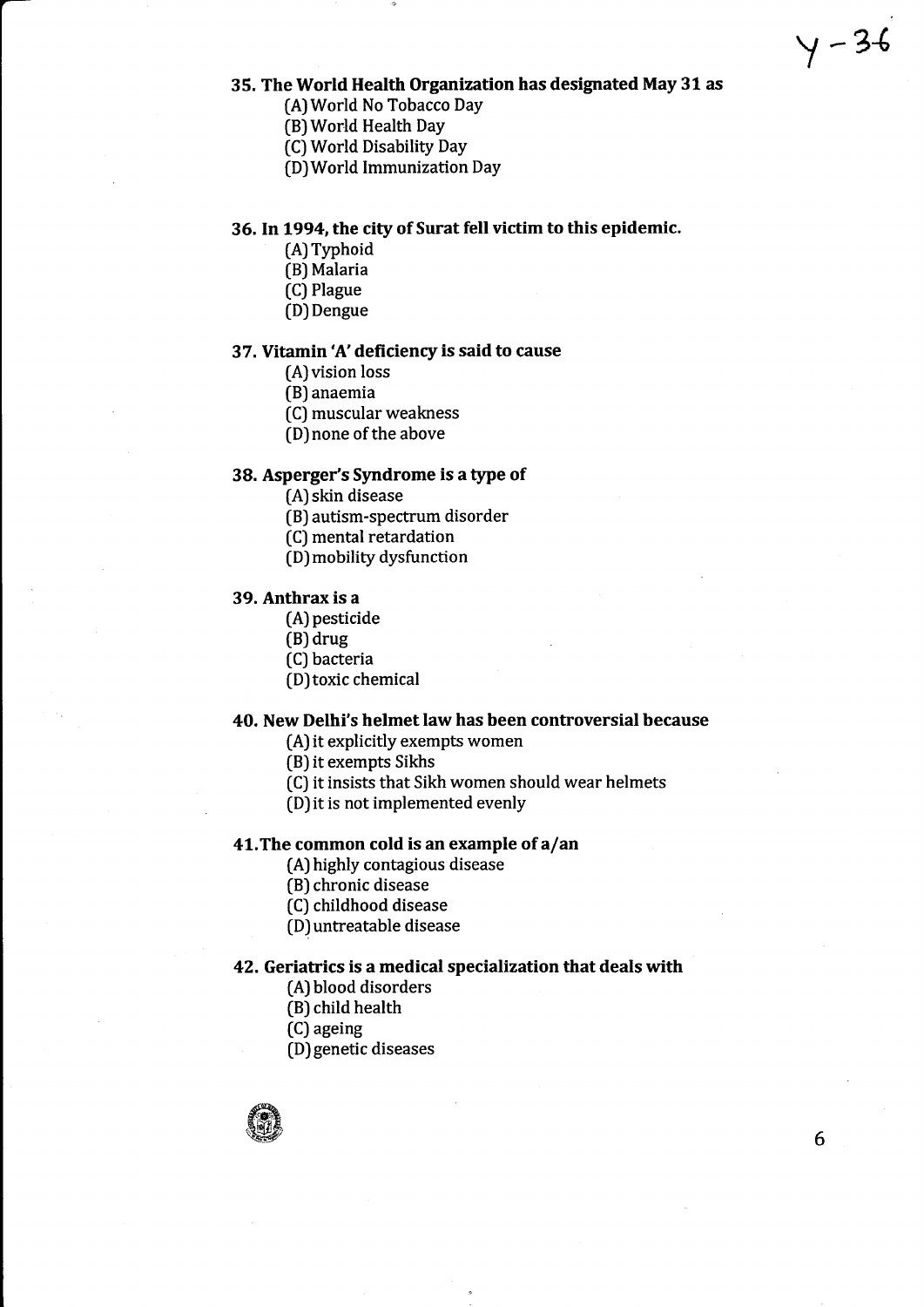# $y - 36$

# 43.Outbreaks of communicable diseases are most common during

- (A) times of water shortage
- [B) monsoon
- (C) famine
- $(D)$  cold weather

# 44.Packaged vegetarian food products are labeled with a

- (A) red triangle
- (B) green triangle
- (C) green dot
- [D)red dot

# 45. Which of the following diseases does not yet have a vaccine?

 $\left( \right)$ 

- (A)yellow fever
- [B) hepatitis <sup>B</sup>
- (C) influenza
- (D)malaria

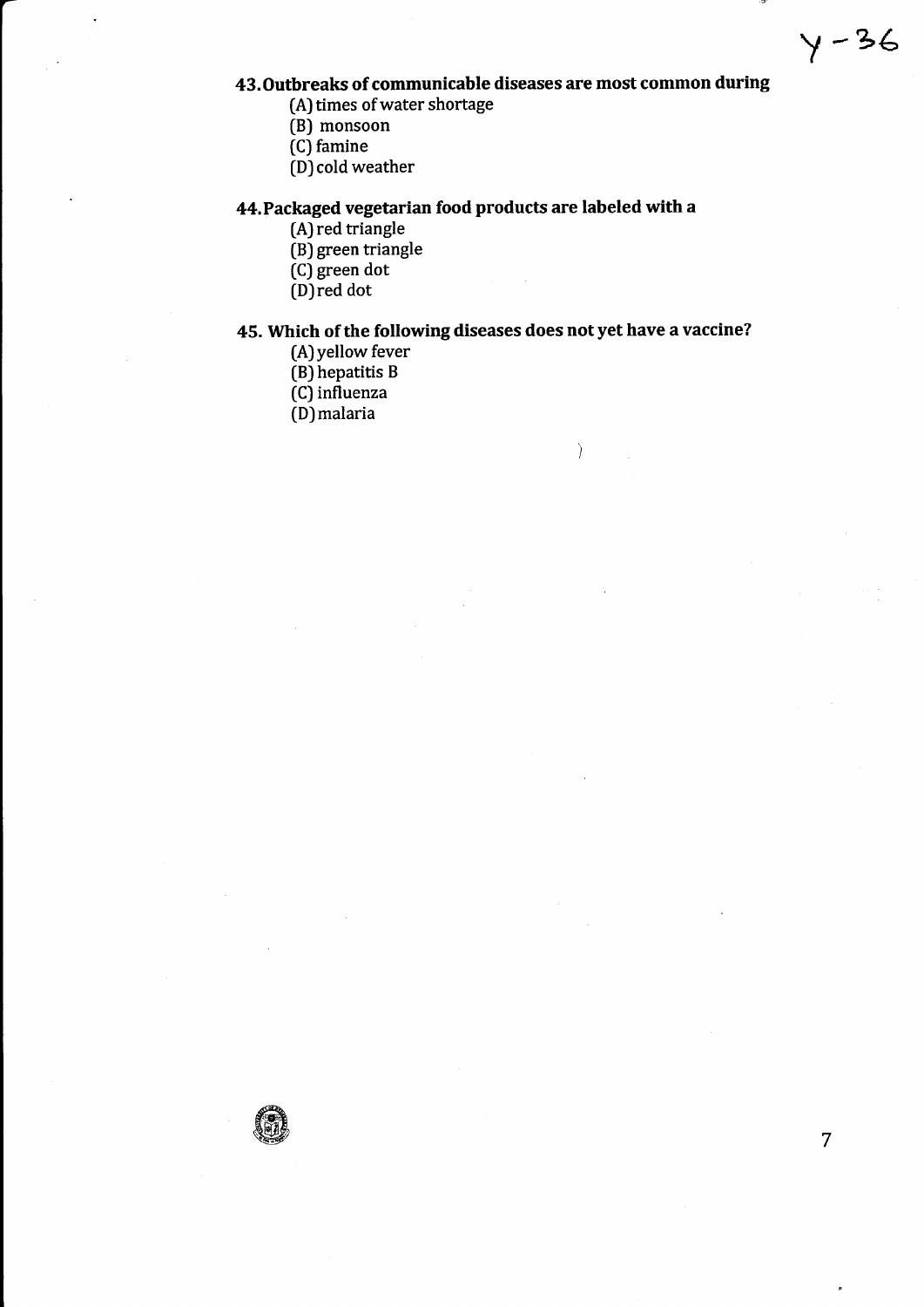# $\sqrt{-36}$

# SECTION 3: COMPREHENSION (10 xl = 10 marks)

# Read the following extract and answer the questions by selecting the most appropriate answer from the options given below each.

Nine-year-old Rani is unhappy. She has to stay away from her mother fanki Patel, who is taking part in a clinical trial at a centre 10 kilometres from her house at Bapu Nagar in Ahmedabad. "I do not like these trials. They take my parents away," says Rani.

In their late thirties, Ianki and her husband Amar Patel attend trials so that they can pay Rani's school fee and earn two square meals a day, They are subjects of nontherapeutic trials conducted on healthy individuals to confirm efficacy of drugs launched abroad on Indians. One trial fetches them between Rs 5,000 and Rs 6,000. The money kept the Patels going after they lost their jobs as diamond cutters three years ago when the market crashed.

BA Research India Limited, a contract research organisation (CRO), asked lanki if she was willing to take a cancer drug which may have side-effects like vomiting and headache. Desperate for money, she gave in. CROs recruit participant, design trials, and manage and analyse data obtained from the trials.

Within two years, fanki has taken medicines for heart ailments, chest pain and fertility. She now complains of joint pain. Amar, who has undergone three trials, suffers blackouts. They spend their savings on their treatment now. When they approached the CROs-BA Research and Lambda-they were asked to prove that their ailments were side-effects of the trials. "I know it is sheer exploitation," says an agent who recruits subjects for CROs. "l am asked to focus on the poor because they desperately need money. A rich person rarely becomes a subject."

"When one person is given many medicines, it can have side-effects, especially if there is no proper spacing," says Deval A Parikh, consultant gastroenterologist at Jagmohan Hospital, Ahmedabad. Parikh conducts trials in the hospital.

As per the law, the subject of a trial or his family must be given copies of the patient information sheet, informed consent form and clinical trial liability insurance policy, says Anand Rai, health activist and doctor. Governed by Schedule 'Y' of the Drugs and Cosmetics Act, 1940, clinical trials must be monitored by the Drugs Controller General of India IDCGI) and ethics committees. No trial can begin without the ethics committee's consent. A body of at least seven members comprising professionals like pharmacologists, lawyers and sociologists, an ethics committee can be institutional or independent. It is this body's responsibility to safeguard the rights, safety and wellbeing ofa trial subject. It should also check the trial design, ensure insurance cover and review informed consent forms.

The basic ethical guidelines for performing clinical trials is the Declaration of Helsinki issued by the World Medical Association. In India, guidelines have been set by the Indian Council of Medical Research [CMR). But there is no law that makes the guidelines binding on those involved in conducting trials. Trials must also adhere to



B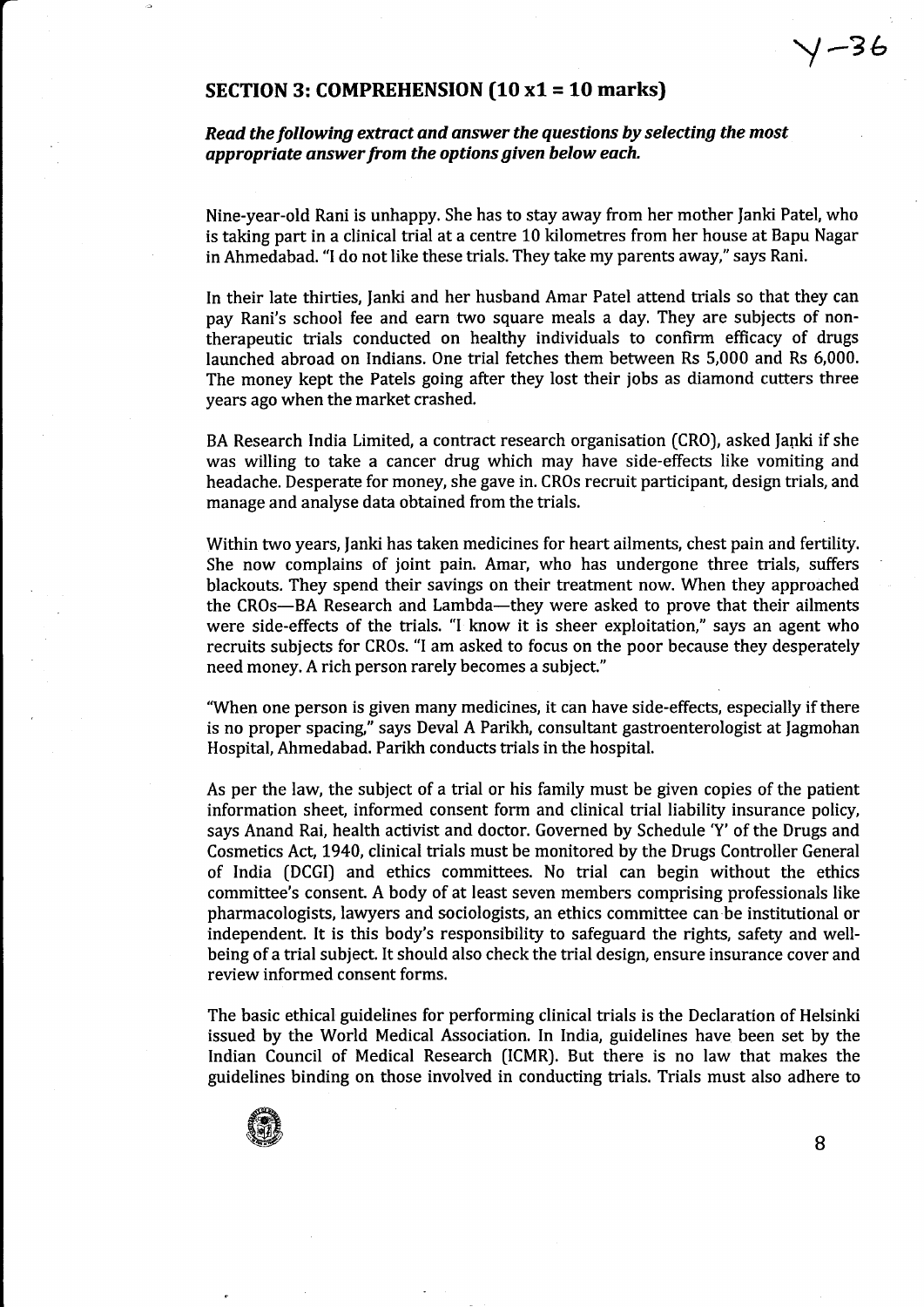Good Clinical Practice guidelines of the International Conference on Harmonisation drafted in L996.It facilitates mutual acceptance of clinical trial data by the regulatory authorities of Japan, EU and the US-the three major drug manufacturers. The United States Food and Drug Administration, however, recently said it will not require conformation to the Declaration of Helsinki for trials done outside the US.

The global clinical trial industry is worth Rs 1,56,870 crore. Clinical trials conducted in India in 2008 were worth Rs 1,345 crore, shows data collected by Ziven Consulting, a Gurgaon-based clinical trial consulting firm. The figure may seem small but is growing at a staggering 65 per cent every year.

(Adapted from: "Ethics on trial" by Ankur Paliwal, Down to Earth, June 30, 201L)

# 46. The main theme of the story is

- (A) The functioning of the DCGI
- (B) The process of clinical trials

(C) fanki's experiences

(D) The Declaration of Helsinki

#### 47.1n India, the authority that oversees clinical trials is

(A) The Medical Council of India

- [B) The Food and Drug Administration
- (C) The Drugs Controller General of India
- [D)The Health Ministry

# 48. The article states that clinical trials are

- (AJ a growing business in India
- (B) always done unethically
- [C) a dangerous business
- (D) not an important area of concern

#### 49.According to the article, most trial subiects are

- (AJ poor people
- (B) rich and educated
- [C) children
- [D)women

#### 50.An institutional ethics committee should include

(A) a social worker, lawyer and medical scientist

- (B) at least seven people
- [C) internal and external members
- [D) all of the above

#### Sl.fanki and Amar are participating in the clinical trial because

- (A) they have no option
- (B) they need the money
- [C) they would like to help science

(D)they need the drugs for their own treatment



 $y - 36$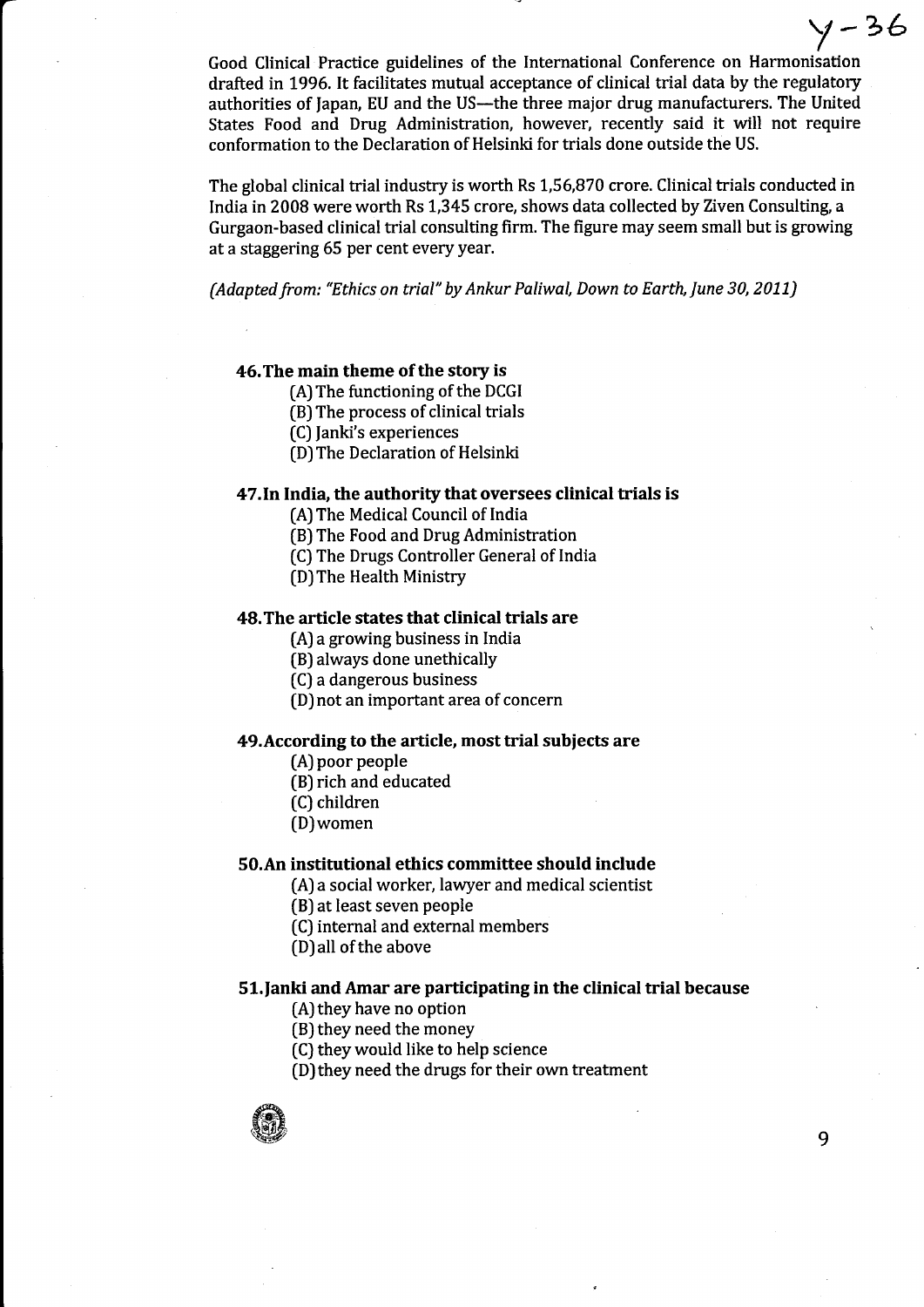$y - 36$ 

# 52.A non-therapeutic trial involves

- (A) subjects who need the drug for a disease
- (BJ healthy subjects
- (C) finding out if the drug is safe

 $(D)$  testing the drug on animals

## S3.According to the article, one of the risks of going through a clinical trial is

- (AJ unknown side effects of the drug
- (B) not getting the money
- (C) getting the disease that is being treated by the drug
- (DJgetting involved in something illegal

# S4.Obtaining informed consent from the patient is the responsibility of

- (A) the treating doctor
- (B) the cRo
- $(C)$  ICMR
- (D)ethics committee

# 55.The Declaration of Helsinki is

(A) an international agreement on clinical trials

(B) an agreement between fapan, EU and USA

[C) an international law

(D)the same as the Conference on Harmonisation

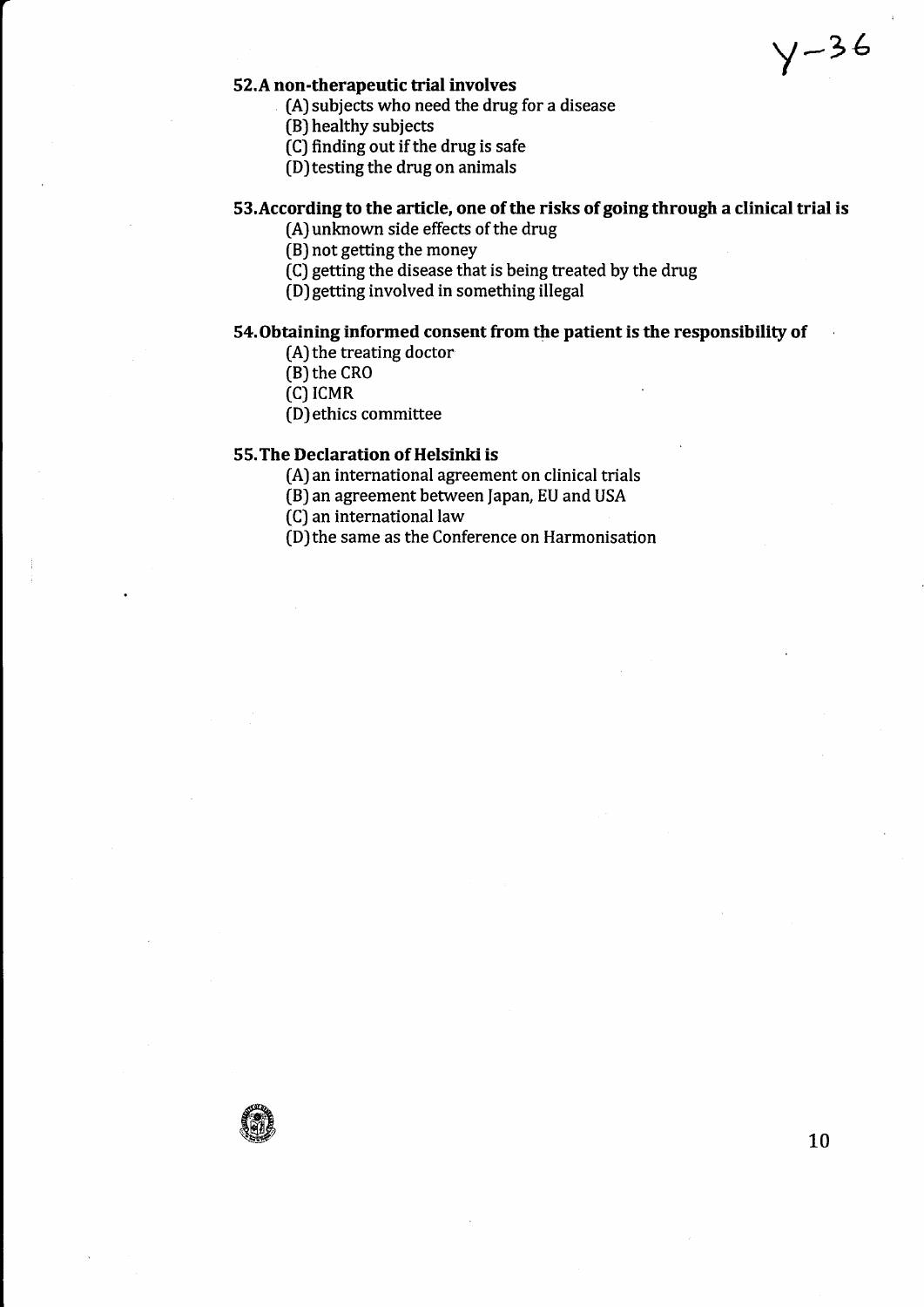# SECTION 4: LANGUAGE COMPETENCE (20 X 1= 20 MARKS)

Complete the sentences with the most appropriate word or phrase from the options provided,

# 56.The hospital has acquired some very expensive

- (A) equipments
- (B) equipement
- [C) equipment
- (D) equipements

# 57. The nurses \_\_\_\_\_\_\_\_\_\_\_\_\_\_\_ the new rule.

- (A) protested for
- IB) protested
- (C) have protested
- (D)protested against

#### 58.He has a illness for which he requires treatment.

- (A) chronic
- (B) habitual
- (C) regular
- [D) routine

#### 59. You need to get \_\_\_\_\_\_\_\_\_\_\_\_\_ quickly and come with me.

- (A) dressed up
- [B) dress up
- [C) dressed
- (D) dressed off

## 60.\_\_\_\_\_\_\_\_\_\_\_\_\_\_\_the favourable recommendation, he did not get the job.

- (A) Despite of (B) Inspite of (C) In spite of
- (D) Inspite

# 61. The student's \_\_\_\_\_\_\_\_\_\_ English is very clear.

- (A) verbal
- (B) spoken
- (C) oral
- (D) any of the above

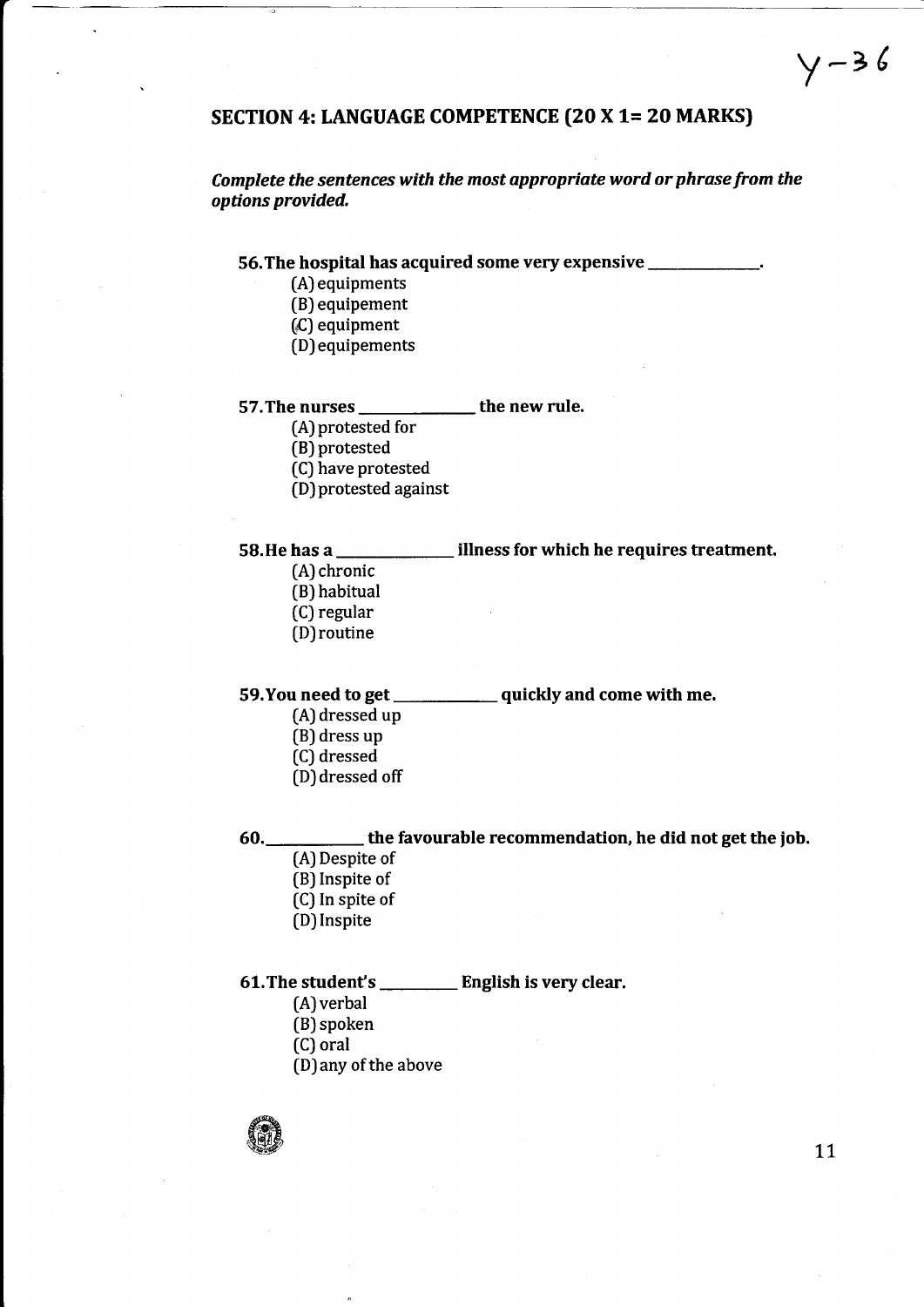$y - 36$ 

# 62. She has never been afraid of \_\_\_\_\_\_\_ her opinions.

(A) expressing

- (B) saying
- $(C)$  telling
- (DJsaying out

# 63.I do not have the slightest intention \_\_\_\_\_\_\_\_\_ the invitation.

- (A) to accept
- $(B)$  of accepting
- (C) with accepting
- (D)in accepting

# 64. By the time the train arrived, **witch the station**

- (A)he was leaving
- (B) he had left
- (C) he will have left
- (D)he left

# 65. We are able to exchange information **with all constructs** than in the past.

- [A) quicker
- [B) fastly
- (C) more quickly
- (DJ better

# 66. If you remain patient, we will  $\frac{1}{\sqrt{1-\frac{1}{\sqrt{1-\frac{1}{\sqrt{1-\frac{1}{\sqrt{1-\frac{1}{\sqrt{1-\frac{1}{\sqrt{1-\frac{1}{\sqrt{1-\frac{1}{\sqrt{1-\frac{1}{\sqrt{1-\frac{1}{\sqrt{1-\frac{1}{\sqrt{1-\frac{1}{\sqrt{1-\frac{1}{\sqrt{1-\frac{1}{\sqrt{1-\frac{1}{\sqrt{1-\frac{1}{\sqrt{1-\frac{1}{\sqrt{1-\frac{1}{\sqrt{1-\frac{1}{\sqrt{1-\frac{1}{\sqrt{1-\frac{1}{$

- $(A)$  explain you
- (B) explained
- [C) explain to you
- (D)explaining ,

## 67. I \_\_\_\_\_\_\_\_\_\_\_\_ to see the damp patches on the walk.

- (A) could able
- [B) was able
- (C) abled
- (D)could

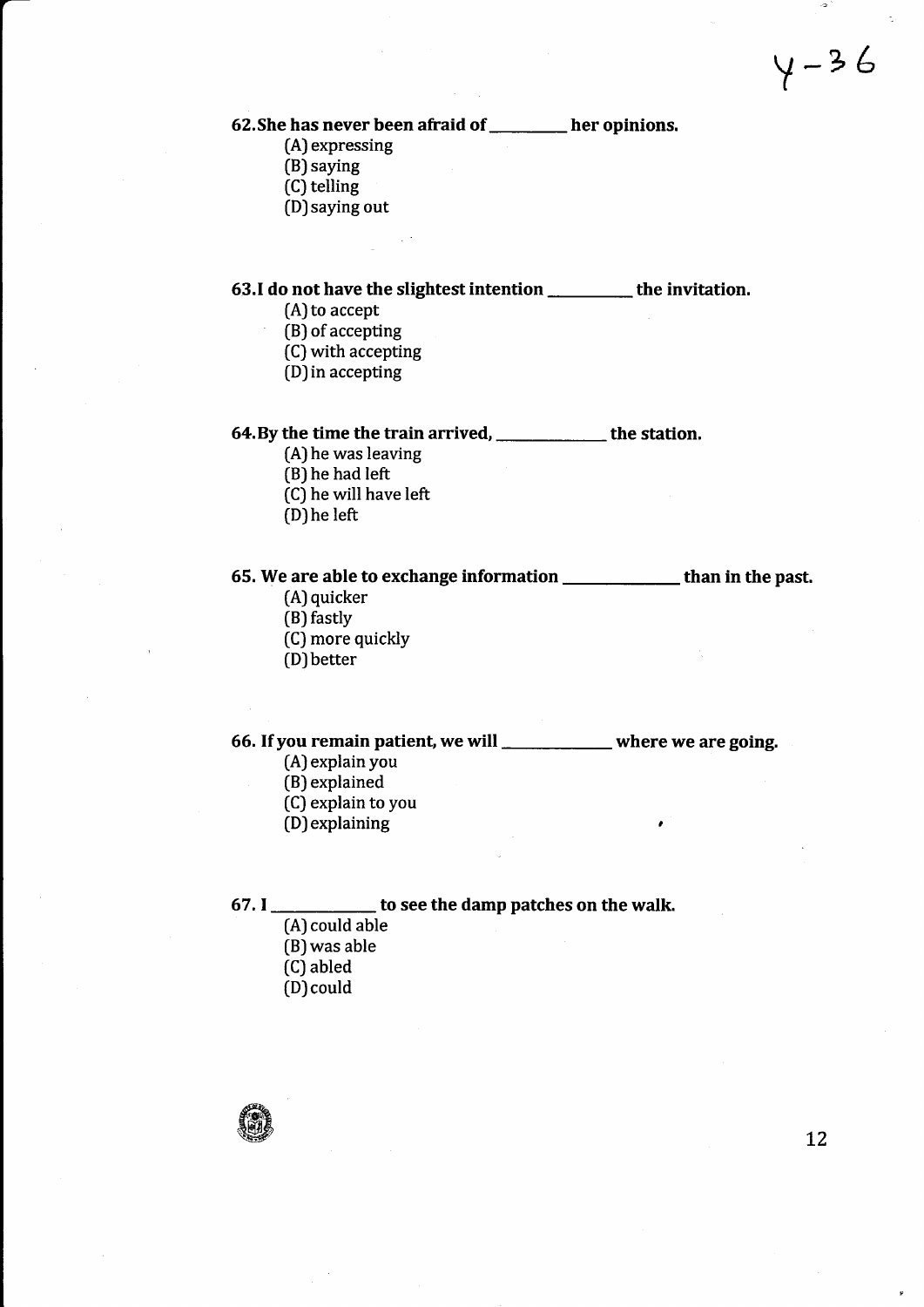## 68. The doctor thanked the patient's family for their \_\_\_\_\_\_\_\_\_\_\_\_\_\_\_\_\_\_\_\_\_\_\_\_\_\_

- (A) cooperation
- (B) collaboration
- (C) cooperativeness
- (D) collaborating nature

# 69. If you are interested in \_\_\_\_\_\_\_\_ birds, you should visit the sanctuary.

[A) scarce

- [B) rare
- [C) more scarce
- fD)much rare

# 70.Scientists have not yet found a \_\_\_\_\_\_\_\_\_\_ for the disease

- [A) cause
- [B) reason
- (C) effect
- (D)reasoning

# 71. Over the 30 years there has been marked development in the region.

- [A) recent
- (BJ last
- 
- (C) recently<br>OD ivst (DJ just
- 

# 72.He is said to have died

- (A)with pneumonia
- (B) of pneumonia
- [C) having pneumonia
- (D)in pneumonia

# 73. Fortunately, my workload has \_\_\_\_\_\_\_.

- (A) reduced
- (B) lessened
- [C) fallen
- (DJminimized